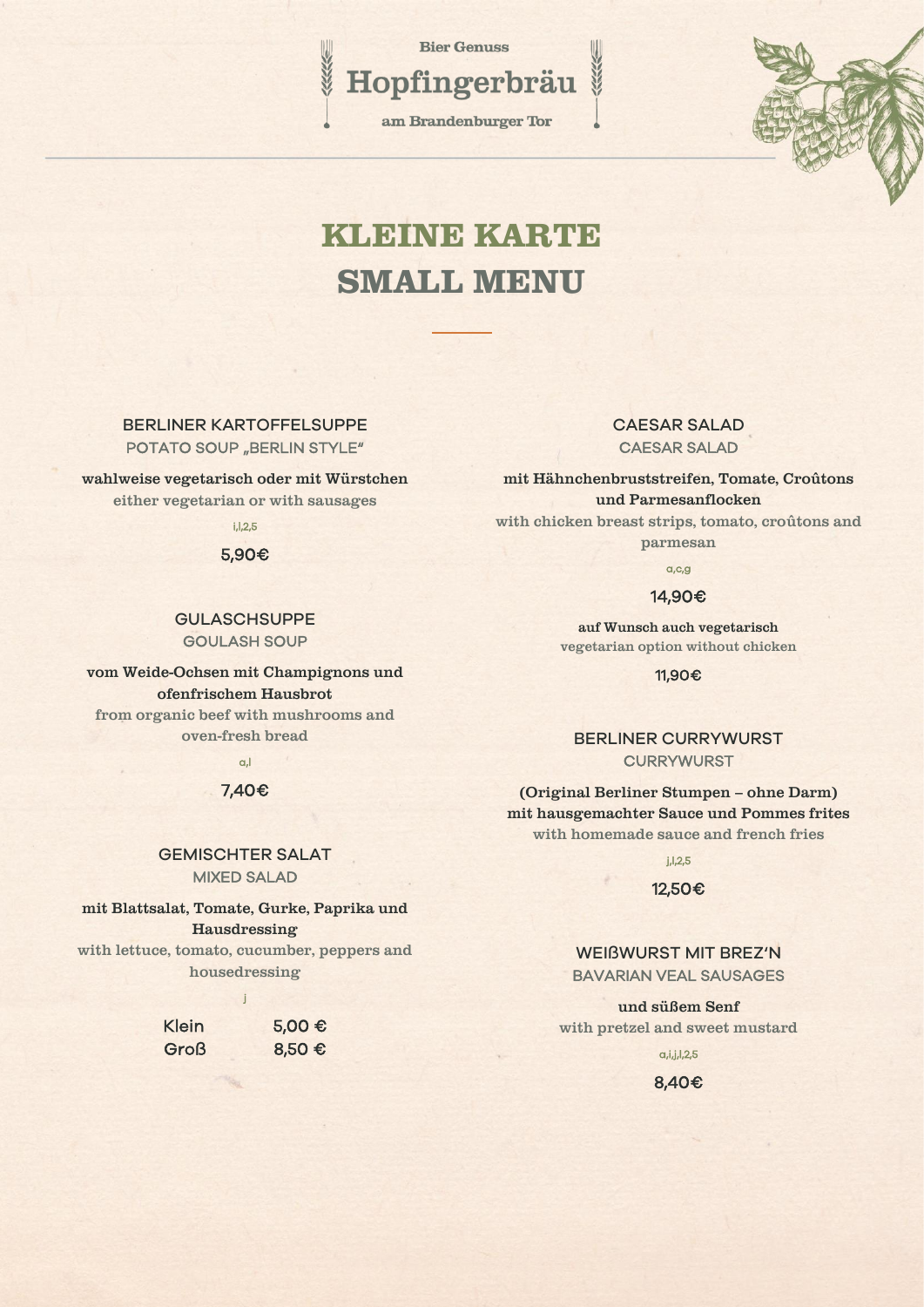**Bier Genuss** 

# Hopfingerbräu

am Brandenburger Tor

## GEBRATENER LEBERKÄSE ROASTED "LEBERKÄSE"

## mit Spiegelei und Kartoffel-Gurken-Salat (Bavarian meat loaf) with fried egg and potato-cucumber-salad

 $c,j,2,5$ 

#### 12,90€

## FLAMMKUCHEN KLASSISCH TARTE FLAMBÉE CLASSIC

mit Schmand, Zwiebeln, Speck und Käse with sour cream, onions, bacon and cheese

a,c,g,2

#### 14,30€

## FI AMMKUCHEN VEGETARISCH TARTE FLAMBÉE VEGETARIAN

mit Schmand, Zwiebeln, Gemüse und Käse with sour cream, onions, vegetables and cheese

a,c,g,

#### 13,90€

## FLAMMKUCHEN ITALIA TARTE FLAMBÉE ITALIA

mit Schmand, Parmaschinken, Rucola, Pinienkernen, hausgemachtem Pesto und Parmesan with sour cream, prosciutto, rocket, pinenuts, homemade pesto and parmesan

a,c,g,o,2

18,90€

## WIENER SCHNITZEL VIENNESE ESCALOPE

vom Kalb mit Kartoffel-Gurken-Salat und Preiselbeeren from veal with potato-cucumber-salad and

cranberries

a,c,h,l

21,90€

## **SCHWEINSHAXE** ROAST KNUCKLE OF PORK

mit Serviettenknödel und Sauerkraut with dumpling slices and sauerkraut

a,c,g,h,i,l

18,90€

## **SPARERIBS SPARERIBS**

mit hausgemachter BBQ-Sauce und Pommes frites with homemade BBQ-sauce and french fries

f,k,l

## 16,90€

## **ENTRECÔTE** ENTRECÔTE

mit Kartoffelwedges, Krautsalat und Sour Cream with potato wedges, coleslaw and sour cream

g,i,l

22,40€